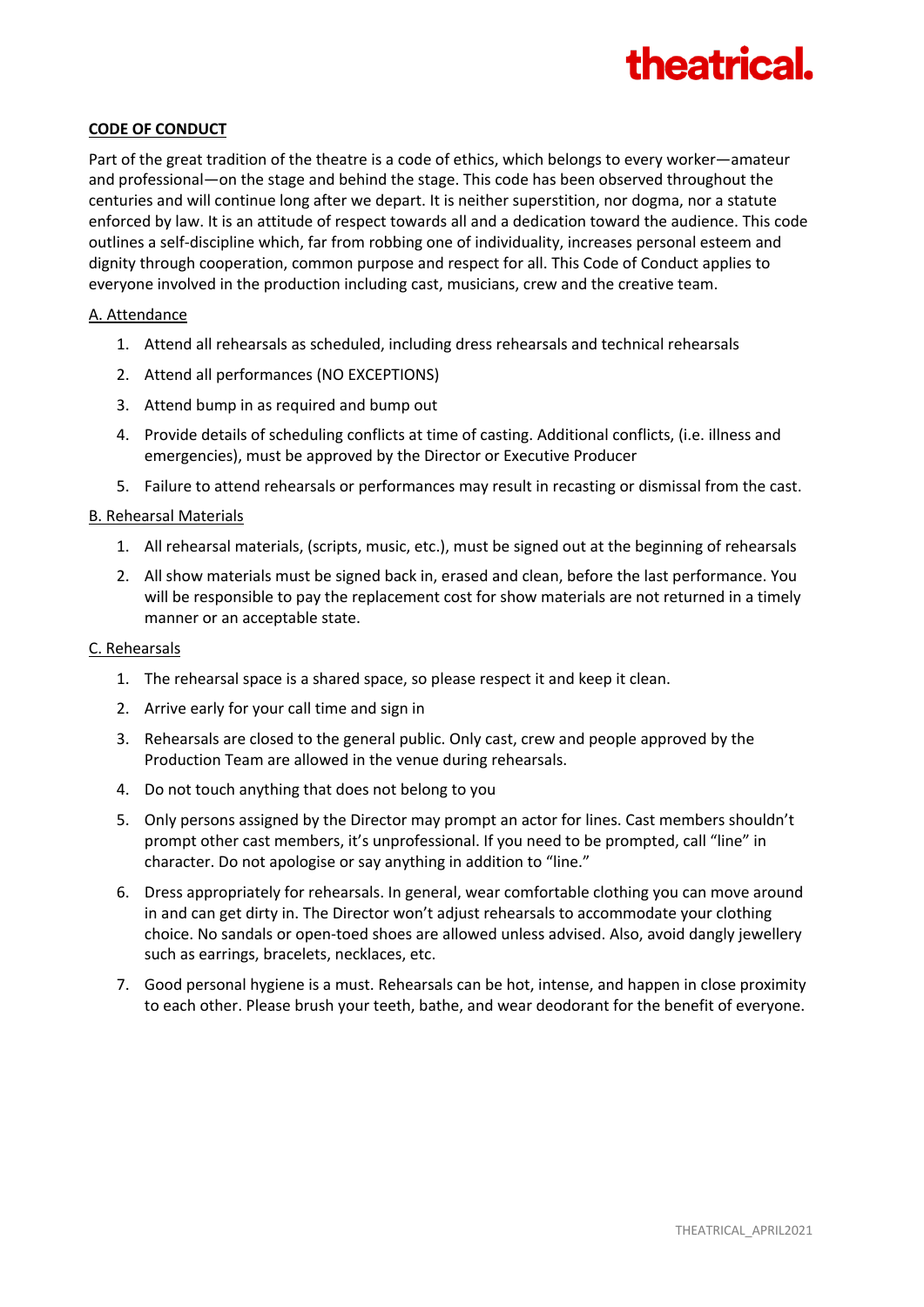# D. Behaviour and Conduct

- 1. Theatrical does not tolerate any bullying whatsoever. Theatrical defines bullying as an act typically repeated over time causing embarrassment, pain or discomfort to another regardless of form (active or passive, in person or via electronic or social media, physical, verbal, a gesture, extortion or exclusion).
- 2. Please practice tolerance, acceptance, kindness and respect for one another at all times
- 3. Treat all cast, crew, and Theatrical team members with respect and consideration
- 4. Keep the rehearsal space, theatres and surrounding areas neat, clean, and safe
- 5. No smoking in the rehearsal spaces or theatre
- 6. Theatrical Inc Drug and Alcohol Policy:
	- a. Under no circumstances should you drink alcohol or bring alcohol into the rehearsal space or theatre. DO NOT drink before rehearsals. Failure to adhere to this policy will result in your dismissal from the show
	- b. The use and/or possession of any illegal drugs is strictly forbidden. Failure to adhere to this policy will result in your dismissal from the show and the possibility of a report being made to police.
- 7. Mobile Phones
	- a. Please TURN OFF all phones and other electronic devices during rehearsals. You may use phones during your break times
	- b. There is absolutely no mobile phone use of any kind allowed during the acts of the show. All mobile phones and other electronic devices must be turned off once the 10 minute call is given before the show and at the intermission by the Stage Manager
	- c. If you must keep an electronic device on you for professional reasons, please notify the Stage Manager
	- d. If there is an emergency during performances, your family can call the Theatre and a message will be passed on to you.
- 8. You must adhere to the Theatrical Social Media Policy

## E. Costumes and Props

- 1. The Director and Costume Designer will determine the appropriate costume(s) for your character(s). Please do not give any feedback on costumes outside of fit or comfort issues.
- 2. Do only touch props or costumes that have been specifically assigned to you.
- 3. You may be charged for any loss or damage other than normal wear and tear to props and/or costumes assigned to your care
- 4. Be sure to hang up all costume pieces and return all props immediately after use.
- 5. There is to be no smoking or eating in costume at any time
- 6. You agree not to change, embellish, or elect not to wear any piece of your costume during performance. You also agree not to change how you wear your hair once you and the Director have agreed upon a style for the show.
- 7. If you leave the season before or during performances for any reason, you may be responsible for reimbursing Theatrical for any unreturned costume items that were purchased for you.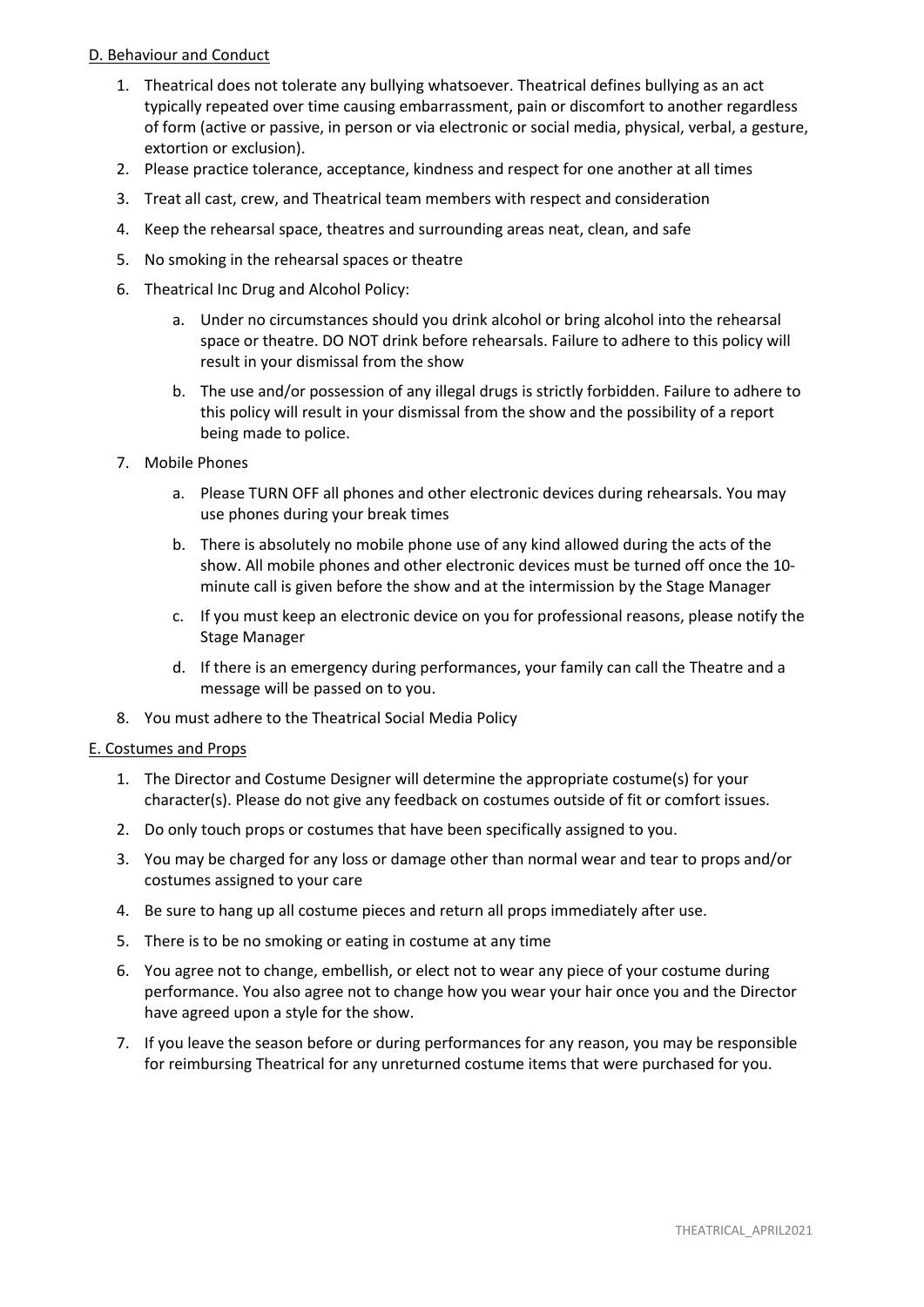## F. Sets and the Scenery

- 1. The Director, Set Designer and Properties Master will determine the sets and props for the production. Please do not give any feedback on sets or props outside of safety or function issues.
- 2. If you are in the Theatrical Workshop please do not touch any tools, supplies, tape, paint, etc unless you are requested to.

## F. Performances

- 1. Arrive at appropriate call time and sign in
- 2. Call the Stage Manager as soon as possible if you know you will be late or have an emergency
- 3. All cast and crew must remain quiet during performances. This includes in the dressing rooms, backstage and all adjoining corridors when at the theatre. Cast are not to enter the Front of House until after the performance. Entry to the theatre is to be only via the stage door.

## G. Injuries

- 1. Safety is our first priority. If you encounter an unsafe situation, notify the stage manager immediately and steps will be taken to fix the issue before continuing
- 2. If an injury occurs, you must let the stage manager know IMMEDIATELY!
- 3. If you feel you are being unfairly treated by a member of the cast or crew, advise the Executive Producer immediately.

## H. Food and Drink

- 1. Food and drink are not permitted in the theatre or stage area. If you need to eat during rehearsal, you are responsible for cleaning up your own mess
- 2. You are encouraged to have a capped bottle of water in all venues
- 3. No food or drink other than water is allowed in the dressing rooms
- 4. If you must eat at the theatre, you may do so in the designated backstage area only, not in the dressing rooms or adjoining corridors
- 5. You must not eat while wearing a microphone
- 6. Please clean up after yourself. Dispose of all rubbish in the appropriate bins.

## H. Other Expectations

- 1. You agree to participate in promotional activities, including attending photo sessions, interviews and public previews as required
- 2. You agree to play every performance to the best of my ability, regardless of how small my role or large my personal problems
- 3. You agree to always use your best endeavours to make every entrance in a timely way and not cause a curtain to be late
- 4. You agree to forego all social activities that interfere with rehearsals and will always be on time
- 5. You agree not to leave the theatre building or stage area until you have completed your performance and have received a release from the Stage Manager or Director
- 6. We ask you to remember that our aim is to create illusion, therefore, we need you to maintain that illusion by not appearing in costume and /or make-up off stage or outside the theatre
- 7. You agree not to allow the comments of friends, relatives, or critics to change any phase of my work without proper authorisation from the Director